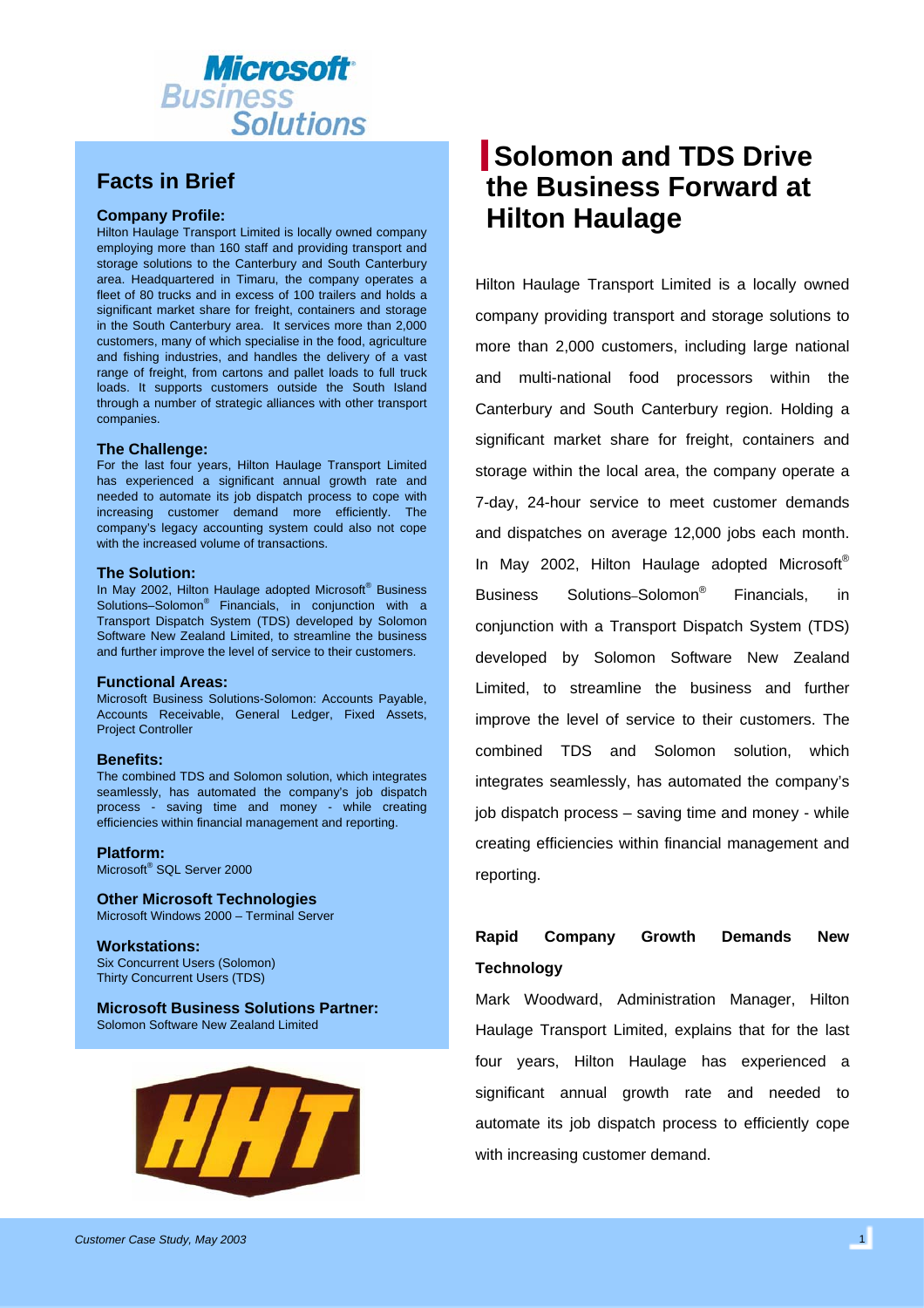"Five years ago the company was significantly smaller than its current size," says Woodward. "There was a surge of farming, agricultural and industrial activity in the local area and our market share grew in line with our customers.

"At the time, we had two to three staff responsible for manual job dispatch. Although this was an efficient process while we were a small company, it became more problematic once the volume of work increased."

Woodward says that the company's legacy accounting system was also not in a position to cope with the increased volume of business transactions.

"We were using a basic accounting package and the reporting no longer delivered the depth we required. We needed to separate the company into several trading divisions and need a multi-user system that can handle the finances for a number of departments."



100 trailers.

### **An Integrated TDS and Solomon Solution is the Means to Drive the Business**

Hilton Haulage spent more than three years looking for a technology solution that could seamlessly manage the company's job dispatch requirements through to its invoicing and profit and loss.

"We researched at least eight software packages and refined the search down to three local programmes," says Woodward.

"We finally made the decision to work with Solomon Software and adopted their Transport Dispatch System (TDS) together with the Microsoft Business Solutions–Solomon accounting solution they are supporting.

"The team at Solomon had a strong background in the transport industry as well as broad accounting and business experience. This gave us the confidence that they could support us for the long term."

He adds: "Both the TDS and Solomon products are flexible and straightforward to customise. The systems interface easily to share data and deliver a seamless experience to the organisation."

Chris Main, General Manager, Solomon Software New Zealand Limited, says that the company's TDS solution, built using Microsoft Visual Basic, was developed specifically for the transport industry. Hilton Haulage operates a fleet of 80 trucks and in excess of

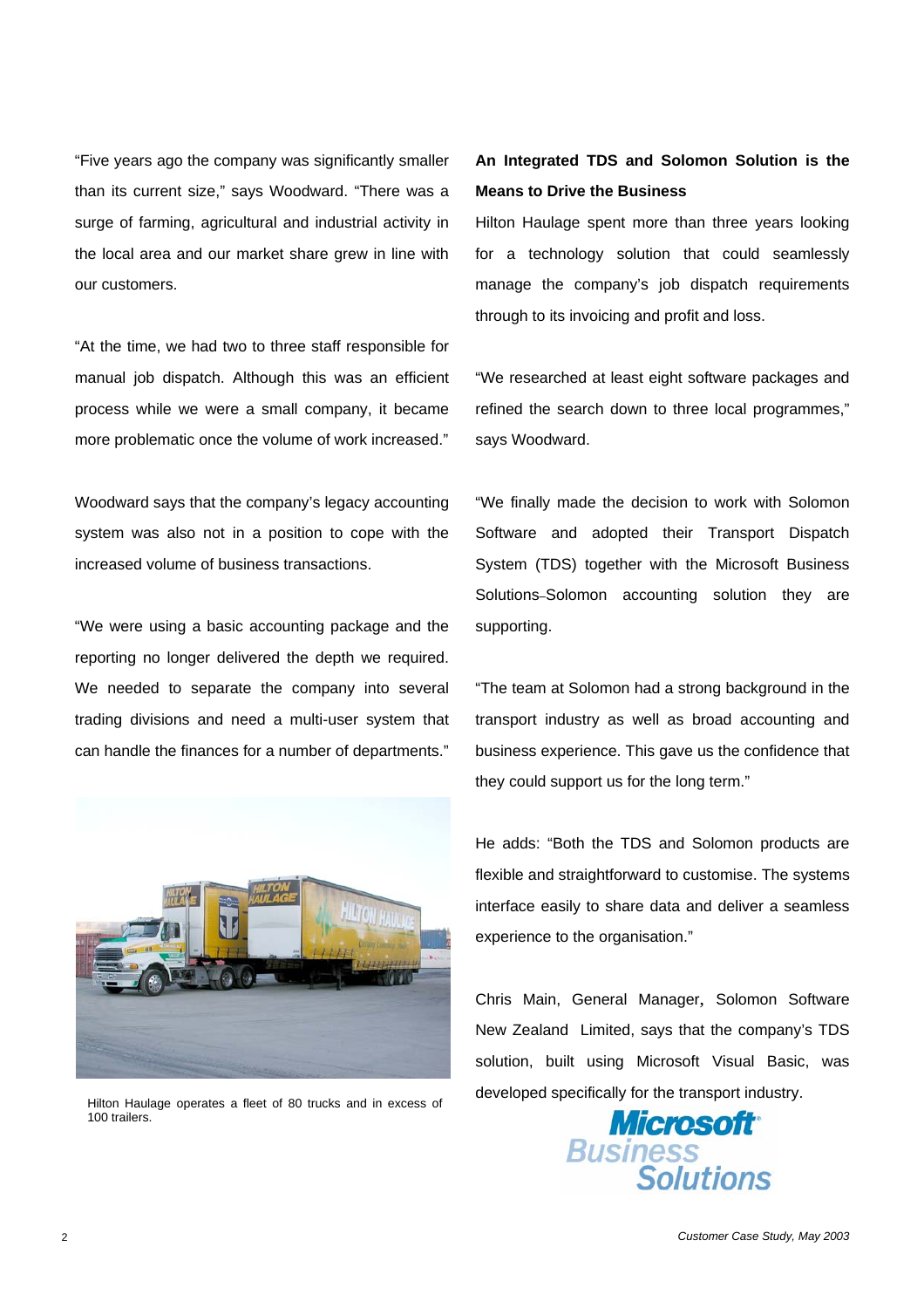"The system delivers job dispatch, tracking and reporting and has been designed to interface with Microsoft Business Solutions–Solomon, delivering a total business solution to Hilton Haulage," says Main. "The flexibility of the products' underlying architecture will also allow the company to easily add new functionality when required - the two systems are complementary."

## **Streamlining Job Dispatch Processes While Increasing Financial Efficiency**

The combined solution went live in May 2002 and caters for approximately 12,000 jobs dispatched each month.

Hilton Haulage staff are using TDS to generate and track all jobs in real time and deliver sales analysis and reporting. Once a job is complete, the information is seamlessly exported into Solomon, which automatically generates the invoice and manages the company's financials including Accounts Payable, Accounts Receivable and General Ledger.

"The TDS system allows us to efficiently track all our jobs in real time," says Mark Woodward of Hilton Haulage. "We can see what is happening with our freight and vehicles and make timely decisions that ultimately benefit our customers."

Woodward adds that the seamless integration of the TDS system with Solomon has been instrumental to streamlining the business.



Mark Woodward, Administration Manager for Hilton Haulage Transport Limited

Solomon is delivering enhanced functionality to the Accounts Department and more in-depth reporting, providing valuable insight into the company's growth.

"Once a job is completed, it automatically becomes a financial record within Solomon. It is a flexible accounting solution and the information the system delivers is very detailed," explains Woodward.

"We can easily customise the month-end reports to accommodate the needs of different staff members. "Solomon also has the capability to run multi-company reports, which will be an added benefit in the future."

Solomon Software is also currently installing the Project Controller module within Solomon, which will allow Hilton Haulage to treat each of the company's vehicles as an ongoing project and more accurately assess costs. Staff will be able to see how much each vehicle is costing on a month-to-date, year-to-date and lifetime-to-date basis and assess profits for nominated time periods.